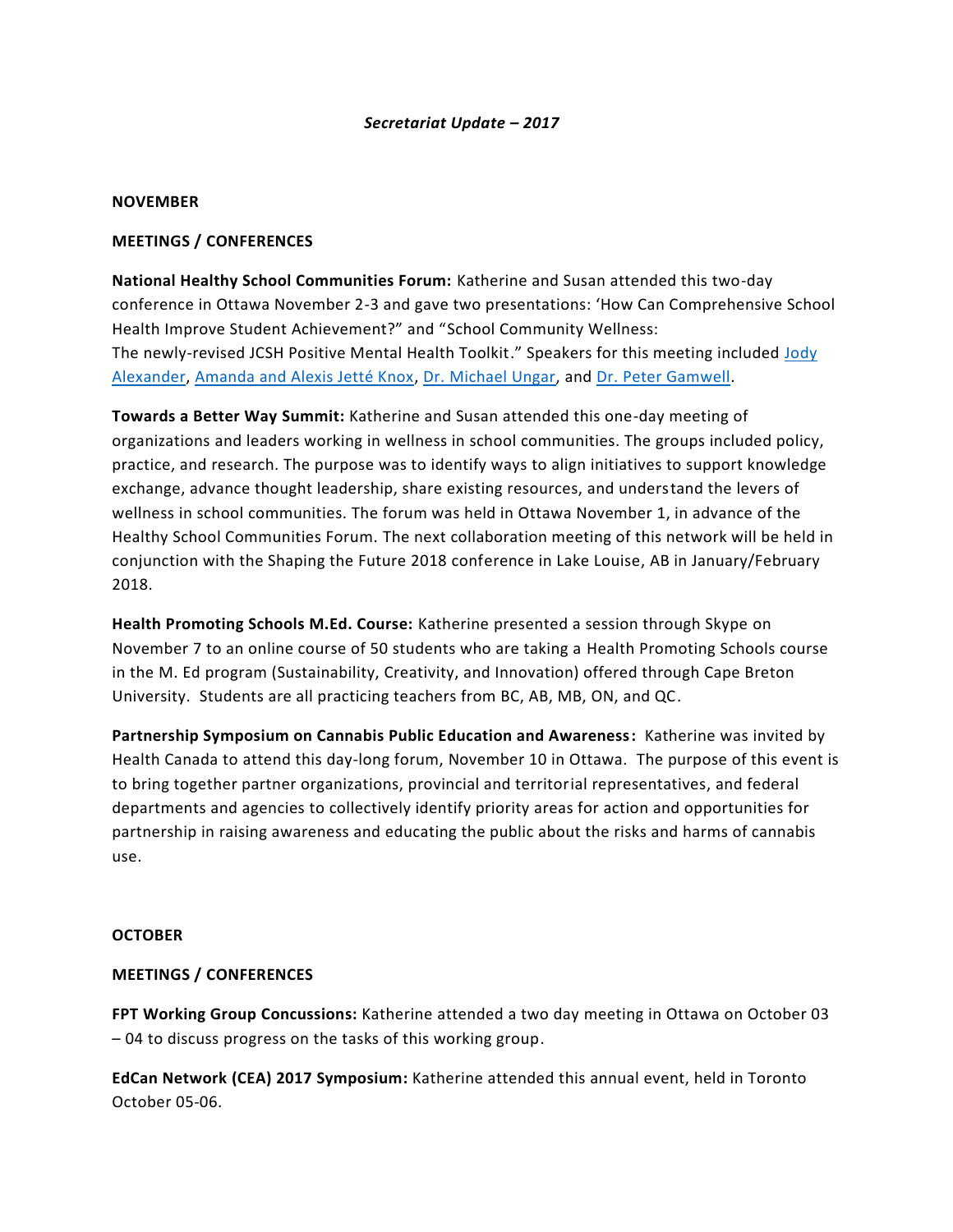**Developmental Evaluation:** Katherine and Susan had a teleconference with Jamie Gamble October 24 to discuss current monitoring strategies for the Evaluation Framework and an in-person meeting of the Secretariat with Jamie in Moncton in February 2018. This ongoing work with Jamie assists with the developmental evaluation approach the JCSH uses to capture strategic directions, gains made, gaps, and next steps.

# **TOOLS**

**Youth Engagement Toolkit:** Contract to update the Youth Engagement Toolkit. Sharif Mahdy and his team at the Students Commission will complete a small revision of the toolkit (2014) by breaking the current kit into individual modules and adding a further module on Youth Who Thrive, based on a literature review and work the Students Commission did in the past couple of years with Dr. John Freeman.

### **SEPTEMBER**

### **MEETINGS / CONFERENCES**

**CPHA Expert Reference Group:** As a member of this reference group on cannabis, Katherine participated in a September 27 teleconference to share the results of three community consultation pilot sessions held in Ontario. The focus of this group is "A public health approach to cannabis: Prevention, health promotion, surveillance and capacity building". Katherine will circulate a calendar of the upcoming community consultation sessions to be held across the country along with the slide deck and the discussion questions to be used at the consultations.

**CMHA – Canadian Mental Health Association national conference: Mental Health for All:** 

Katherine and Susan gave two presentations and a poster during this conference, held in Toronto September 18-20. The presentations were on the new Positive Mental Health Toolkit and on the Core Indicators Model of Comprehensive School Health and Student Achievement; the poster was on JCSH resources.

**The Students Commission: Centre of Excellence for Youth Engagement:** While in Toronto, Katherine and Susan met with Stoney McCart and Sharif Mahdy to update on the work of both organizations and discuss possible review and refresh of the Youth Engagement Toolkit.

**Core Indicators Model:** Katherine and Susan met with researcher Alicia Hussain in Toronto on the Core Indicators Model of Comprehensive School Health and Student Achievement and the potential development of a set of questions to help further discussion.

**AUGUST**

**MEETINGS / CONFERENCES**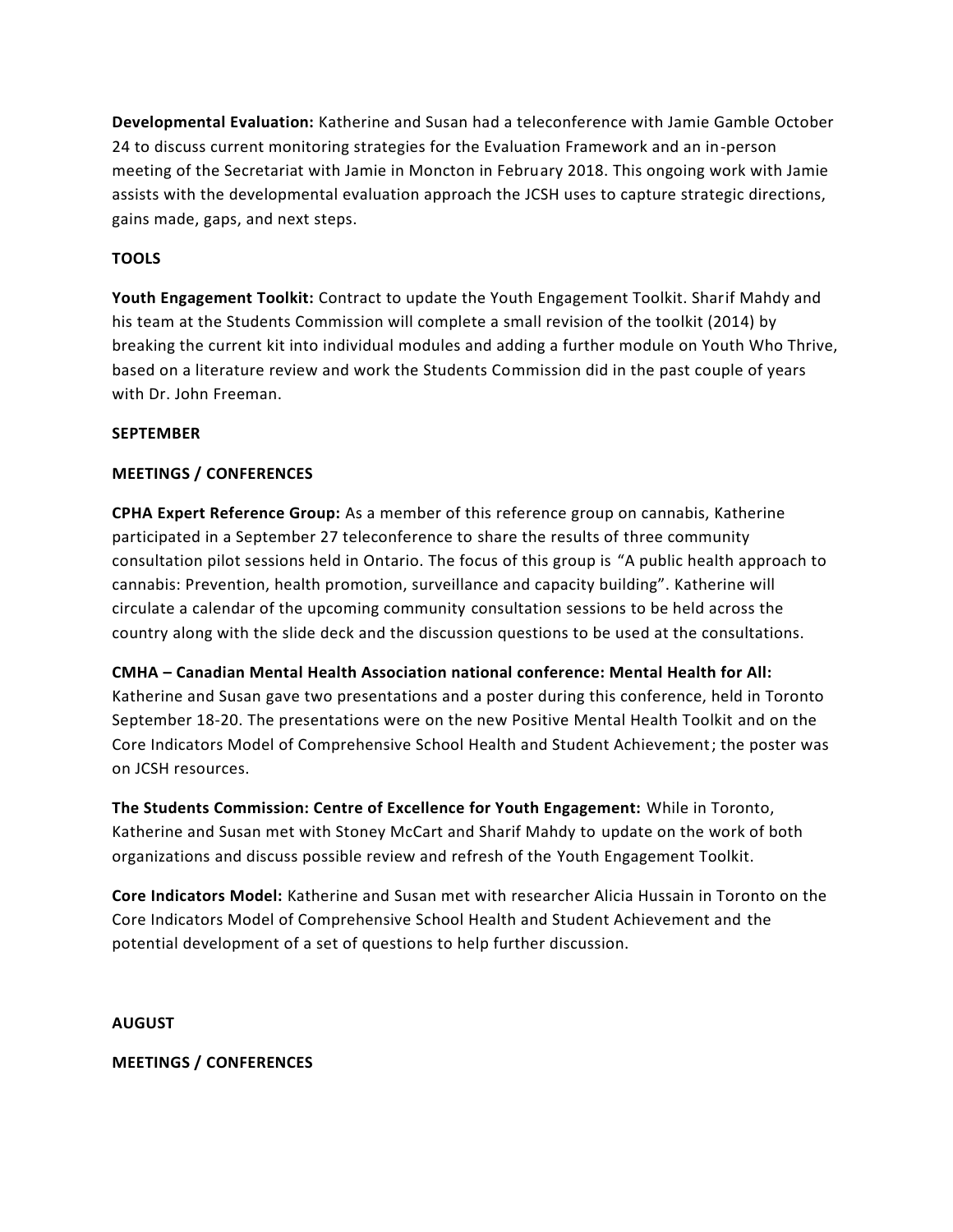**SIECCAN – The Sex Information and Education Council of Canada:** Katherine and Susan had a teleconference meeting with the executive director, Dr. Alex McKay, and have been asked to join the Working Group developing the new edition of the Canadian Guidelines for Sexual Health Education.

**Atlantic Summer Institute:** Katherine and Susan gave a presentation on the new Positive Mental Health Toolkit and a poster of JCSH resources during this widely-attended annual conference, held in Charlottetown August 21-23. The conference featured a number of sessions of interest to school health. Of particular note was the keynote presentation by Irish researcher Dr. Margaret Barry: Think upstream – [Are you ready for the promotion revolution?](http://www.asi-iea.ca/en/files/2017/09/ASI2017_Keynote_AreYouReady_EN.pdf) The presentation was focused on the promotion of youth mental health and wellbeing (slide deck is linked).

## **JULY**

**Cannabis Legalization:** School health coordinators and colleagues throughout the country met by teleconference July 4 to discuss PT actions and planning for the legalization of cannabis in July 2018, specifically referencing school processes, curricular changes, and school and public education needs.

## **MEETINGS / CONFERENCES:**

**Council of Ministers of Education, Canada (CMEC) Meeting:** During the July meeting of CMEC in Charlottetown, Katherine presented an overview of JCSH and its cross-sector work to support health, well-being, and success outcomes for children and youth. The presentation also reviewed JCSH tools and resources, including the Positive Mental Health Toolkit, the Youth Engagement Toolkit, the Healthy School Planner, and the Core Indicators Model of Comprehensive School Health and Student Achievement.

Unfortunately, the Honourable Carla Qualtrough, Minister of Sport and Persons with Disabilities, had to cancel her plans to attend the CMEC working lunch to speak on the federal provincial and territorial working Group on Concussions and Head Injuries. She was called away at the last minute to support her home province of BC during the forest fire crisis. Director General Dan Smith, Sport Canada, Canadian Heritage will attend. It was important to CMEC that a federal Minister attend but given this was an unforeseen situation, it was agreed that the lunch would go ahead as planned.

**CASSA: Canadian Association of School System Administrators Annual Conference** Katherine and Susan gave two presentations during this annual meeting, held in Halifax July 5-7: (1) Core Indicators Model (CIM) of Comprehensive School Health and Student Success: A Framework for Schools, and (2) Promoting Healthy Relationships in the School Setting: The newly-revised JCSH Positive Mental Health Toolkit.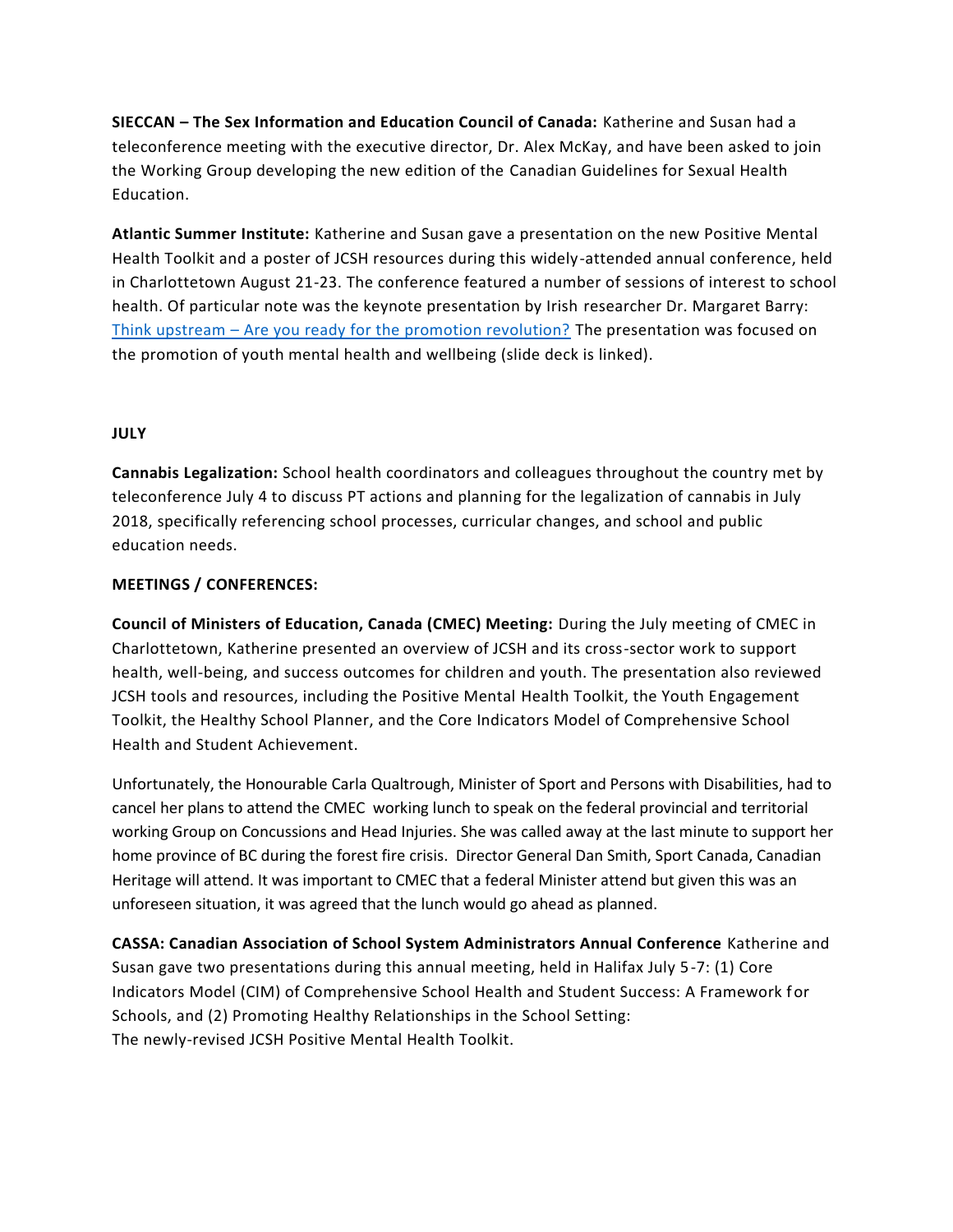#### **JUNE**

**Core Indicators Model:** Susan and John Freeman met in Toronto during the Federation of the Humanities and Social Sciences Congress; Katherine joined by telephone. A draft slide deck was developed. The new draft designs of the graphic for the circular model of the CIM was reviewed with feedback shared. Discussion continued on the benefit of developing a Research Group of those researchers working directly in the area of comprehensive school health.

**Positive Mental Health Toolkit:** During the Federation of the Humanities and Social Sciences Congress, Susan was able to meet with Kevin Lamoureux regarding his review of the new Positive Mental Health Toolkit. Kevin expressed that he is interested in being involved in the process of providing an Indigenous perspective for the toolkit.

### **MEETINGS / CONFERENCES:**

**2017 Federation of the Humanities and Social Sciences: On Indigenous Lands:** Susan attended this conference in Toronto May 27 – June 2. With almost 70 associations involved and over 10,000 participants, this week-long event showcased numerous presentations on decolonizing academic and educational institutions, as well as highlights of research into the social sciences.

#### **MAY**

### **Positive Mental Health Toolkit**

Katherine and Susan had a telephone meeting with Bill Morrison and Patti Peterson of WMA Wellness Inc. to discuss final changes to the Toolkit. The most significant news is the toolkit has now been posted to the public side of the JCSH website; the French toolkit will be posted very soon, as soon as final translation work is complete. The homepage will be changed to provide an introduction to the eBook, some links to content, and statement on the toolkit's audience. These reflect the latest feedback. Any further changes will be able to be made while the link is active.

### **MEETINGS / CONFERENCES:**

**2017 NB Wellness Conference: Creating Environments That Support Wellness:** Susan and My Linh attended this conference, held May 10-11 in Moncton, NB. They were able to showcase a number of JCSH resources and a poster on comprehensive school health. Susan presented a short introduction on the new Positive Mental Health Toolkit. Marlien is instrumental in the success this conference has had over the years and closed the conference, on behalf of the Government of New Brunswick.

**2017 Conference of Physical Education Special Interest Council (PESIC) of Newfoundland and Labrador and Physical and Health Education Canada (PHE Canada):** Katherine presented to this conference, held May 4-6 in St. John's, Newfoundland and Labrador, on Supporting Healthy School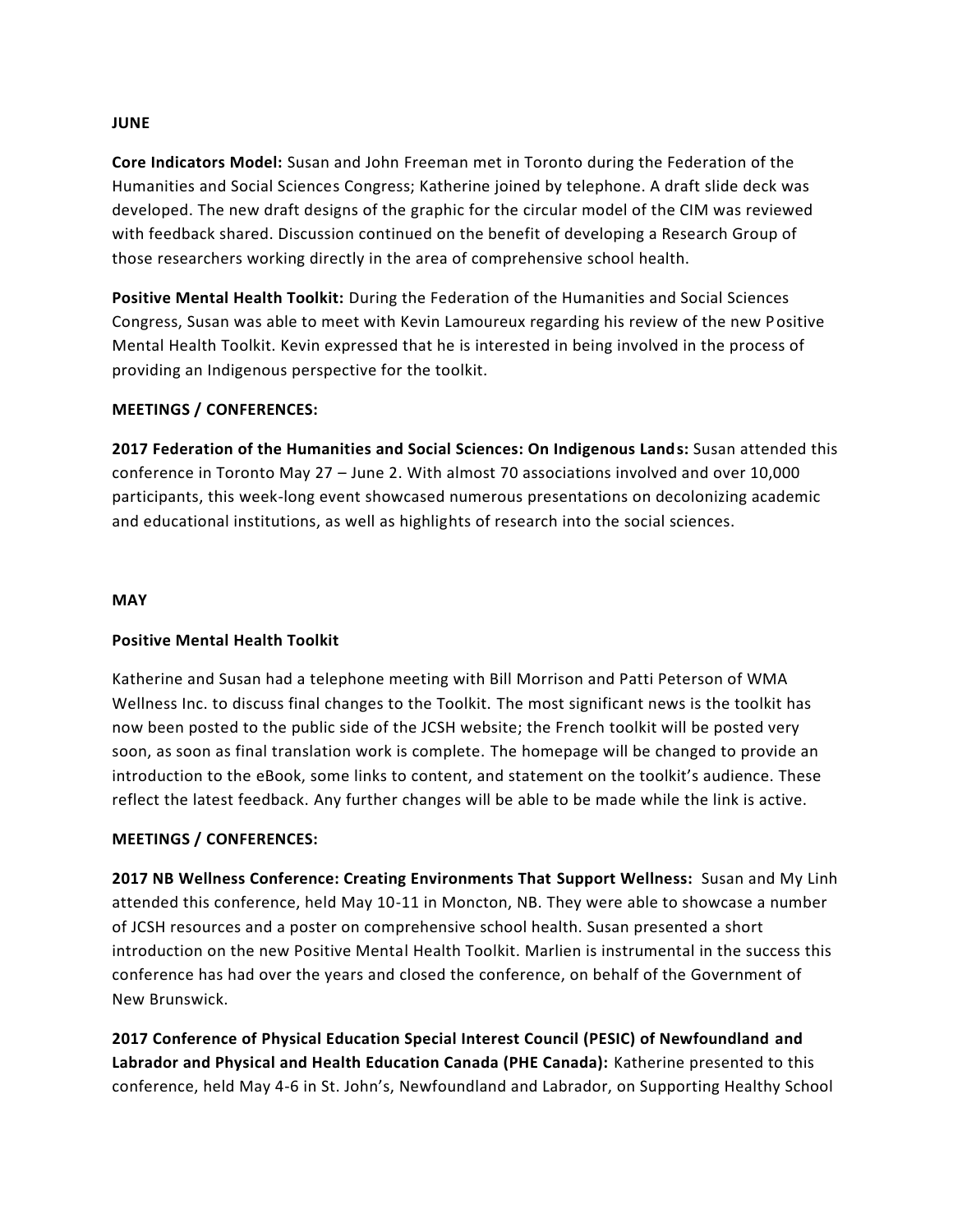Communities Through the Healthy School Planner. While in NL, through coordination with Carol Ann Cotter, she attended meetings with Dr. David Philpott of Memorial University, who is helping to inform the NL government on the review of the K-12 school environment; representatives of the Department of Children, Seniors and Social Development; and members of the Youth Health Risk Assessment Committee.

**Canadian School Boards Association:** Katherine attended this annual meeting of the CSBA Board of Directors April 30- May 1 in Ottawa and gave a presentation on JCSH, CSH, and JCSH initiatives and resources.

### **APRIL**

## **Core Indicators Model Next Steps**

Following up on a telephone call in March of Katherine and Susan with John Freeman, the three met in Halifax April 28 to discuss dissemination and moving forward on the Core Indicators Model of Comprehensive School Health and Student Success. Among dissemination pieces suggested are (1) a slide deck for presentations to explain the model, (2) a webinar led by John, and (3) completion of a research article, initially developed in 2016 by Alicia, John, and Susan, by one of John's graduate students. The main focus of the Halifax meeting was to develop a Research Group meeting to include some researchers focused on comprehensive school health in Canada, leading to work in an area of the Strategic Plan not undertaken to date: Develop a comprehensive research and knowledge exchange strategy.

### **HBSC Survey Questionnaire Review**

In early April John Freeman sent out a draft Questionnaire for review by members of the JCSH Research Advisory Committee. This draft incorporated earlier review by members of the RAC as well as PHAC representatives, HBSC Canada researchers. Suicide ideation questions were not part of this review as they were going through a separate process. Deadline for review of this draft was April 21. John and Matt King responded to feedback in early May.

### **MARCH**

**Annual Report:** Launch of the call for jurisdictional submissions is March 14. The first deadline for returning draft submissions of activities in each province and territory is April 11.

**HBSC Research Advisory Committee meeting with PHAC:** Members of the HBSC Research Advisory Committee, along with John Freeman and guests including Elizabeth Saewyc, met with members of the Mental Health and Suicide Section of PHAC to discuss the possible inclusion of questions in the upcoming national HBSC survey.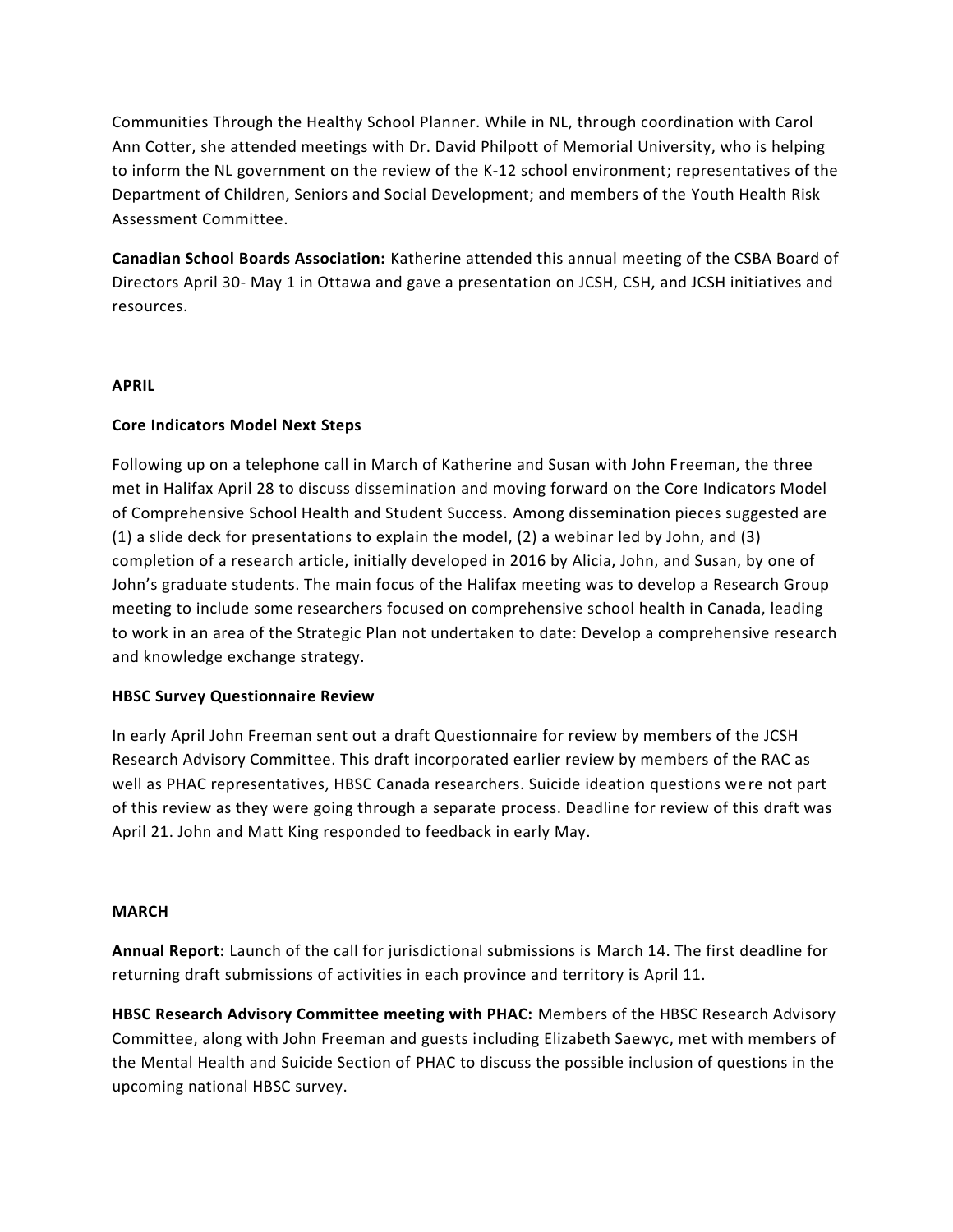**Communications Committee:** The Communications Committee held its second meeting March 21 for the purpose of reviewing the Communications Strategy. It was decided the document will remain active but will undergo some changes, including a name change to Communications Guide. The purpose of this document is to assist JCSH members in communications about the work of the Consortium; key messages will be updated regularly for use in briefing notes and other forms of communication within jurisdictions and to outside partners and organizations. The first meeting of the Communications Advisory Committee was held March 8. The group is looking at four areas: (1) Annual Report – content, presentation, and optimal use of jurisdictional submissions; (2) Communications Policy and Strategy – review and update; (3) JCSH Key Messages – dissemination through common briefing note and other formats; (4) Website – review.

**Evaluation Framework**: The JCSH Evaluation Framework was sent to Management Committee and School Health Coordinators' Committee March 8.

**Positive Mental Health Toolkit:** Final revisions to the draft are being made, with dissemination to School Health Coordinators for review by mid-month.

**CPHA Expert Reference Group:** Katherine has been invited to sit as a member of an expert reference group for a new CPHA project funded by Health Canada, through the Substance Use and Addictions Program, entitled "A public health approach to cannabis (and other substances): Prevention, health promotion, surveillance and capacity building".

## **MEETINGS / CONFERENCES:**

**Collaborative SPAR-Led Group on physical education, physical literacy and physical activity:** JCSH has been invited to a group led by the Ministers responsible for sport, physical education and recreation (SPAR), who have committed to working more closely with the education sector. On March 27, Katherine participated in the first teleconference of a collaborative group led by SPAR and composed of JCSH, PHE, and School Sport Canada.

**FPT Work Group on Concussions:** Katherine attended a face-to-face meeting of this work group on March 03 in Ottawa at Rideau Hall. Governor General David Johnston attended as an honorary cochair in recognition of the importance being placed on this work on the issue of concussions across sectors coast to coast to coast. The focus of the meeting was on harmonization of protocols and tools, communication strategies, and surveillance/date collection.

### **FEBRUARY**

**Evaluation Working Group:** The working group reviewed the Evaluation Framework developed by Jamie Gamble during a meeting on February 23.

### **HBSC Research Advisory Committee**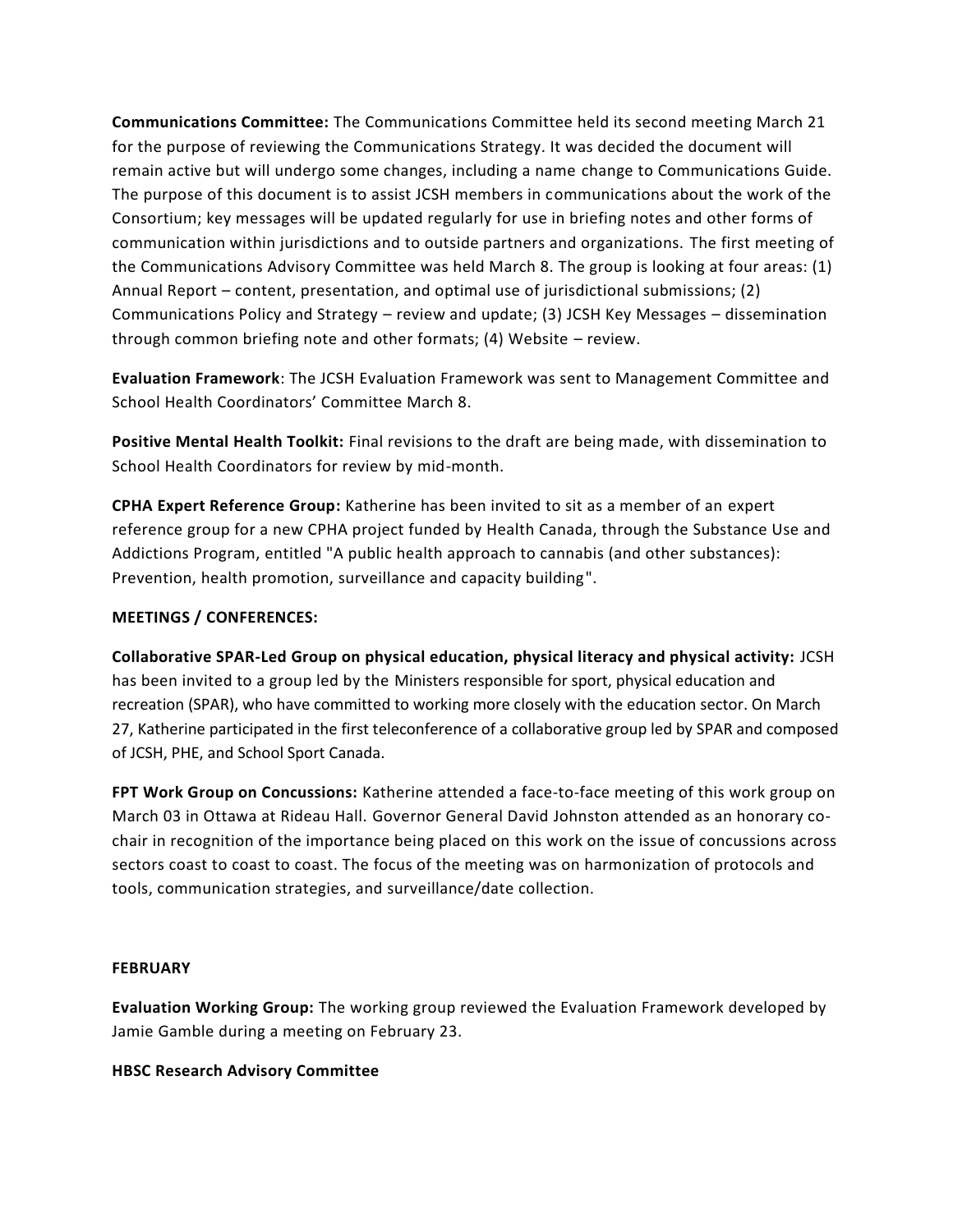Lead researcher and principal investigator John Freeman met with this group February 1 to discuss timelines for the 2017-2018 HBSC survey round and consider 12 optional question packages for possible inclusion in jurisdictional questionnaires. Initial timelines for this survey round hope to have the questionnaire complete by the end of April and begin surveys in the schools as early as October 2017.

# **Joint Management Committee – School Health Coordinators' Committee meeting in Yellowknife**

The planning group for this meeting, to be held in Yellowknife June 6-8 2017, held its first meeting February 6. An agenda is in development, with details to be finalized in the next couple of months.

# **Meetings/Conferences:**

**Canadian Conference on Promoting Healthy Relationships for Youth: Breaking Down the Silos in Addressing Mental Health & Violence**: Katherine will attend this conference in London, ON February 15-17 and present a 50-minute interactive workshop previewing the Positive Mental Health Toolkit revision. A list of speakers and slide decks from many of them are [available.](http://learningtoendabuse.ca/speaker-presentation-slides)

**PREVNet Meeting:** Also in London, on February 15 just prior to the Promoting Healthy Relationships conference, Katherine attended a meeting of PREVNet partners and project leads for the current National Centre of Excellence (NCE) Knowledge Mobilization Grant. The meeting was attended by NCE representatives and provided an opportunity to hear updates on the ongoing projects and to make connections with researchers and others working in areas that overlap with JCSH work.

**WellAhead:** The Secretariat had a call with Mali Bain, BC provincial lead for WellAhead to share to provide her with an outline of the revised Positive Mental Health Toolkit so that she and her team can support dissemination in that province. Discussion centred on how the toolkit can support teachers and administrators in accessing resources that advance positive mental health in school communities.

### **JANUARY**

### **JCSH Evaluation Framework**

The Secretariat and Jamie Gamble have completed a final draft of the Evaluation Framework. The draft framework will be shared first with the Evaluation Working Group during a teleconference planned for with the School Health Coordinators' Committee and Management Committee for feedback and next steps.

### **Positive Mental Health Toolkit Revision**